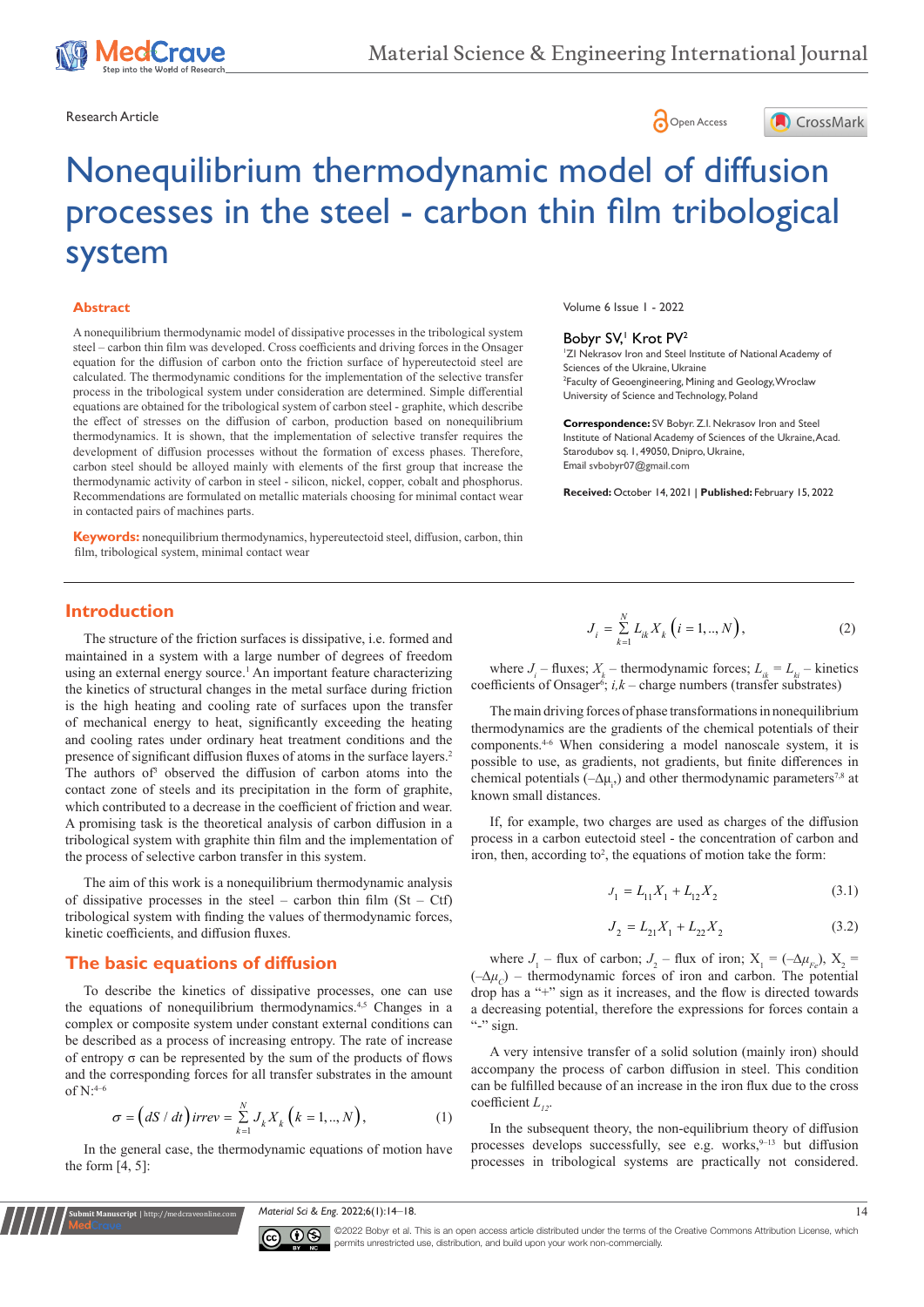*Nonequilibrium thermodynamic model of diffusion processes in the steel - carbon thin film tribological system*

Consequently, until now, questions remain open about the need to use the Onsager equations (1) for dissipative processes in tribological systems.

### **Description of contact diffusion process**

We consider the dissipative processes that occur during friction in the system into carbon steel - carbon thin film. In our system, there are rubbing pairs — the doped  $\alpha$  phase (F) and the carbon thin film (Ctf), in which flows of carbon, iron, an alloying element, and vacancies flow (Figure 1). We will use four quantities as charges the concentrations of carbon, iron, an alloying element, and vacancies. The direction of the diffusion flux of atoms is determined by the distribution of pressure and temperature along the depth of the active surface layer.



**Figure 1** Scheme of the diffusion in the system Fe-C-X (alloying element) - C<sub>tf</sub>

Will consider that the volume of the system can change in general case, which is why condition of complete equality of streams 0 not executed:

$$
J_{Fe} + J_{X} + J_{C} + J_{V} \neq 0. \tag{4}
$$

According to (1), the thermodynamic equations for the fluxes take the form:

$$
J_{Fe} = -L_{11}\Delta\mu_{Fe} - L_{12}\Delta\mu_{c} - L_{13}\Delta\mu_{x} - L_{14}\Delta\mu_{y};
$$
 (5.1)

$$
J_C = -L_{21}\Delta\mu_{Fe} - L_{22}\Delta\mu_C - L_{23}\Delta\mu_{\chi} - L_{24}\Delta\mu_{\gamma};
$$
 (5.2)

$$
J_{\chi} = -L_{31} \Delta \mu_{Fe} - L_{32} \Delta \mu_{C} - L_{33} \Delta \mu_{\chi} - L_{34} \Delta \mu_{V};
$$
 (5.3)

$$
J_V = -L_{41}\Delta\mu_V - L_{42}\Delta\mu_C - L_{43}\Delta\mu_X - L_{44}\Delta\mu_V; \tag{5.4}
$$

where  $J_{F_e}$ ,  $J_C$ ,  $J_Y$ ,  $J_V$  – fluxes of iron, carbon, alloying element and vacancies accordingly.

Being base on generals of nonequilibrium thermodynamics, it is possible to find the value of kinetic coefficients, so as it was executed in process.15 In the conditions of complete equilibrium:

$$
\Delta \mu_{Fe} = 0, \Delta \mu_C = 0, \Delta \mu_X = 0 \text{ rad } \Delta \mu_V = 0. \tag{6}
$$

For the diagonal components of the system of equations (5.2) - (5.4) it is possible to write down:

$$
L_{ik}L_{ki} = L_{ii}L_{kk}, i, k = 1...4.
$$
 (7)

Taking into account Onsager's ratio, find connection between kinetic coefficients [14]:

$$
L_{ik} = L_{ki} = \pm \sqrt{L_{ii} \times L_{kk}}, \qquad i, k = 1...4
$$
 (8)

Next, we perform some specific calculations. First, let us consider the calculations of diffusion fluxes for the simplest case of a binary alloy of the  $Fe - C$  system.

# **Calculation of diffusion fluxes for the case of a binary alloy of the Fe – C system**

Let us find the values of diffusion fluxes for the case of a binary alloy of the Fe – C system with 1.5% C at 950  $\degree$  C.

Taking into account relations (3), we obtain the following equations of motion with three independent coefficients  $L_{11}$ ,  $L_{12}$ , and  $L_{22}$ <sup>8</sup>:

$$
J_{Fe} = -L_{11} \Delta \mu_{Fe}^{*} - L_{12} \Delta \mu_{c}
$$
 (9.1)

$$
J_{\tilde{N}} = -L_{21} \Delta \mu_{Fe}^{*} - L_{22} \Delta \mu_{c}
$$
 (9.2)

where  $\Delta \mu^*_{Fe} = \Delta \mu_{Fe} - \Delta \mu_v$  – redused thermodinamic force.

$$
\Delta \mu_{Fe} = -RT \ln \frac{C'_{Fe}}{C_{Fe}} = -10168 \ln \frac{0,939}{0,937}
$$

$$
= -21,8 \text{ J}, \qquad (10)
$$

where  $C_{F_e}$  – iron concentration in metastable equilibrium (Figure 2); *С'Fe* – iron concentration at stable equilibrium; *R* – universal gas constant;

$$
\Delta \mu_C = -RT \ln \frac{a_C^G}{a_C^C} = -10168 \ln \frac{1,00}{1,06} = 592,4 \ \text{Å} \ \text{and} \tag{11}
$$



**Figure 2** Part of the Fe-C state diagram with plotted carbon isoactivity lines in a metastable system.<sup>8</sup>

where  $a^C$ <sub>C</sub> – the value of the thermodynamic activity of carbon in cementite when choosing graphite as the standard state of carbon,  $a<sup>G</sup><sub>C</sub>$  $=1,00$  (Figure 2).

**Citation:** Bobyr SV, Krot PV. Nonequilibrium thermodynamic model of diffusion processes in the steel - carbon thin film tribological system. *Material Sci & Eng.* 2022;6(1):14‒18. DOI: [10.15406/mseij.2022.06.00174](https://doi.org/10.15406/mseij.2022.06.00174)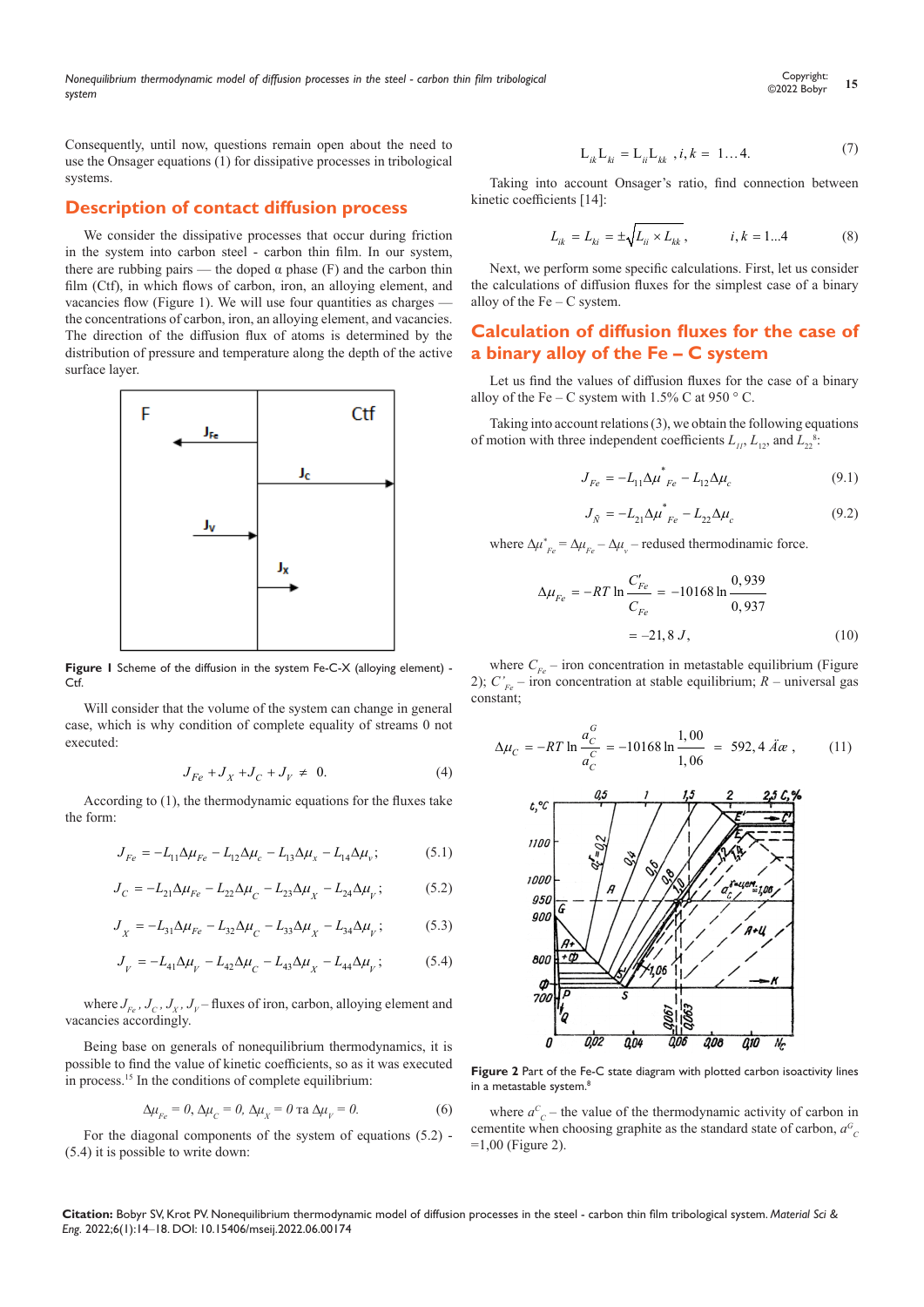*Nonequilibrium thermodynamic model of diffusion processes in the steel - carbon thin film tribological system*

As is known from,<sup>15</sup> the kinetic coefficients  $L<sub>i</sub>$  are related to the diffusion coefficients *D<sub>i</sub>* by the relation:

$$
L_{ii} = C_i D_i / RT, \qquad (12)
$$

where  $C_1$  – iron concentration in alloy (0,934);  $C_2$  – carbon concentration in alloy (0,066).

The temperature dependences of the self-diffusion coefficients of iron and carbon diffusion in austenite are:<sup>16</sup>

$$
D_{Fe}^{\gamma} = 5,8 \exp\left[\frac{-309500}{RT}\right] cm^2 / s \qquad (13.1)
$$

$$
D_C^{\gamma} = (0, 07 + 0, 06\%C) \exp\left[\frac{-134000}{RT}\right] cm^2 / s \qquad (13.2)
$$

At a temperature

 $950^{\circ} \tilde{N}: D_1 = D^{\gamma}{}_{Fe} \approx 3{,}84^{\cdot} 10^{-13} cm^2 / s; D_2 = D^{\gamma}{}_{C} \approx 3{,}15^{\cdot} 10^{-7} cm^2 / s.$ 

Using relations (9) and (7), we find the values of the kinetic coefficients for our system:

$$
L_{11} = 3,53 \times 10^{-17}; L_{22} = 2,04 \times 10^{-12}; L_{12} = -0,85 \times 10^{-14}.
$$

Therefore, the system of equations (5) takes the form:

$$
J_C = -0.85 \times 10^{-14} \left(\Delta \mu_{Fe} - \Delta \mu_v\right) + 2.04 \times 10^{-12} \Delta \mu_C, \qquad (14)
$$

It follows from equations (11) that the iron flux having the opposite sign significantly increases due to the cross coefficient  $L_{12}$  and the significant value of the thermodynamic force Δ $\mu_c$ . A positive carbon flux is slightly reduced due to the cross coefficient  $L_1$ .

As direct calculations show, for

$$
\Delta \mu_v = 0: J_{Fe} = -5,03 \times 10^{-12}, J_C = 1,21 \times 10^{-9} \text{ cm}^2 / s.
$$
 In  
the absence of cross-links, the flux of iron has a much smaller value:  

$$
J_{Fe} = -0,76 \times 10^{-15} \text{ cm}^2 / s.
$$

# **The influence of alloying elements on the carbon diffusion in the tribological system**

The change in the thermodynamic activity of carbon in steel upon alloying with component i can be found by the procedure<sup>20,21</sup> from the equation:

$$
\Delta \mu_C^i = \ln(\frac{a_C}{a_{C_0}}) = \beta i N_i \tag{15}
$$

where  $\beta$ <sub>i</sub> – the coefficient of influence of the element on the thermodynamic activity of carbon in steel; *Ni* – element content in steel in atomic fractions.

The  $\beta$ <sub>i</sub> value is calculated through the interfacial distribution coefficient of the alloying element  $Ki = Ni (K) / Ni (a)$  and the atomic fraction of carbon in steel *Nc*17:

$$
\beta i = -\frac{(Ki - 1) + (Nc(K) - KiNc(\alpha))}{(Ki - 1)Nc + (Nc(K) - KiNc(\alpha))}
$$
(15)

With a small error for low alloy steels, one can take  $Nc(K) = 0.25$ ,  $Nc$  ( $\alpha$ ) = 0.001, the carbon content in undoped steel phases, taken from the  $Fe - C$  state diagram.

Alloying hypereutectoid steel with elements of the first group, which are slightly soluble in cementite  $(K<1)$ , such as silicon, nickel, copper, and aluminum, increases the thermodynamic activity of carbon in steel. This helps to increase the diffusion flux of carbon from the metal to the graphite thin film and prevents its dissolution. The carbide-forming elements of the second group — chromium, manganese, molybdenum, vanadium, are concentrated in cementite  $(K>1)$  and reduce the thermodynamic activity of carbon in steel.<sup>17-20</sup> This will reduce thermodynamic forces for carbon diffusion.

Consider, for example, the effect of 1% silicon on the thermodynamic strength of carbon in steel with 1.5% C ( $N_c = 0.066$ ,  $N_{Si} = 0.018$ ,  $N_{Fe} = 0.916$ ) taking into account the results of.<sup>18,19</sup>

Using the distribution coefficient of silicon between the  $\alpha$ -phase and cementite (0.25), we find equations for calculating the influence coefficients  $β_0$ :

$$
\beta_{Si} \approx -1/(-0, 75Nc + 0, 25) \tag{16}
$$

where from  $\beta^{\alpha}_{Si} \approx 5; \beta^{\alpha}_{Si} N_{Si} = 0,09$ ,

$$
\Delta \mu_C = -10168 \times 0,09 = 875J.
$$

If 1.0% Cr is present in the steel, as an ordinary addition, then its effect on the thermodynamic activity of carbon will be negative. Using the distribution coefficient of chromium between the  $\alpha$  phase and  $K_c$  carbide equal to 4, we find the equations for calculating the influence coefficients  $β<sub>Cr</sub>$ 

$$
\beta_{Cr} = -3,246 / (3,0Nc + 0,246) \tag{17}
$$

where from  $\beta^{\alpha}_{C_r} = -7, 3; \beta^{\alpha}_{C_r} N_{Cr} = -0,088$ 

In order for our carbon tribological system to selectively transfer carbon from metal to graphite thin film, and not *vice versa*, it is necessary that the thermodynamic activity of carbon in steel exceed 1.0 when graphite is chosen as the standard state. For this, steel should be alloyed with elements of the first group. In a first approximation, the following thermodynamic condition must be satisfied for alloying elements in steel:

$$
\sum_{i} \Delta \mu_{C}^{i} = \sum_{i} \beta i N_{i} \ge 0
$$
\n(18)

If condition (18) is not satisfied, then in the process of friction a decrease in the thickness of the graphite thin film occurs and the selective transfer process is violated.

# **Assessment of the effect of stresses on carbon diffusion in a tribological system**

If, as the charges of the dissipation process in a tribological system, two values are used - the concentration of carbon particles and the micro deformation of steel ε, then, according to (2), the equations of motion take the form:

$$
J_1 = L_{11}X_1 + L_{12}X_2 \tag{19.1}
$$

$$
J_2 = L_{21}X_1 + L_{22}X_2 \tag{19.2}
$$

where  $X_1 = \Delta \varphi_C$  – the thermodynamic force for carbon is a change in the chemical potential in the friction section,  $X_2 = \sigma$  is the local stress (pressure) in the friction section.

**Citation:** Bobyr SV, Krot PV. Nonequilibrium thermodynamic model of diffusion processes in the steel - carbon thin film tribological system. *Material Sci & Eng.* 2022;6(1):14‒18. DOI: [10.15406/mseij.2022.06.00174](https://doi.org/10.15406/mseij.2022.06.00174)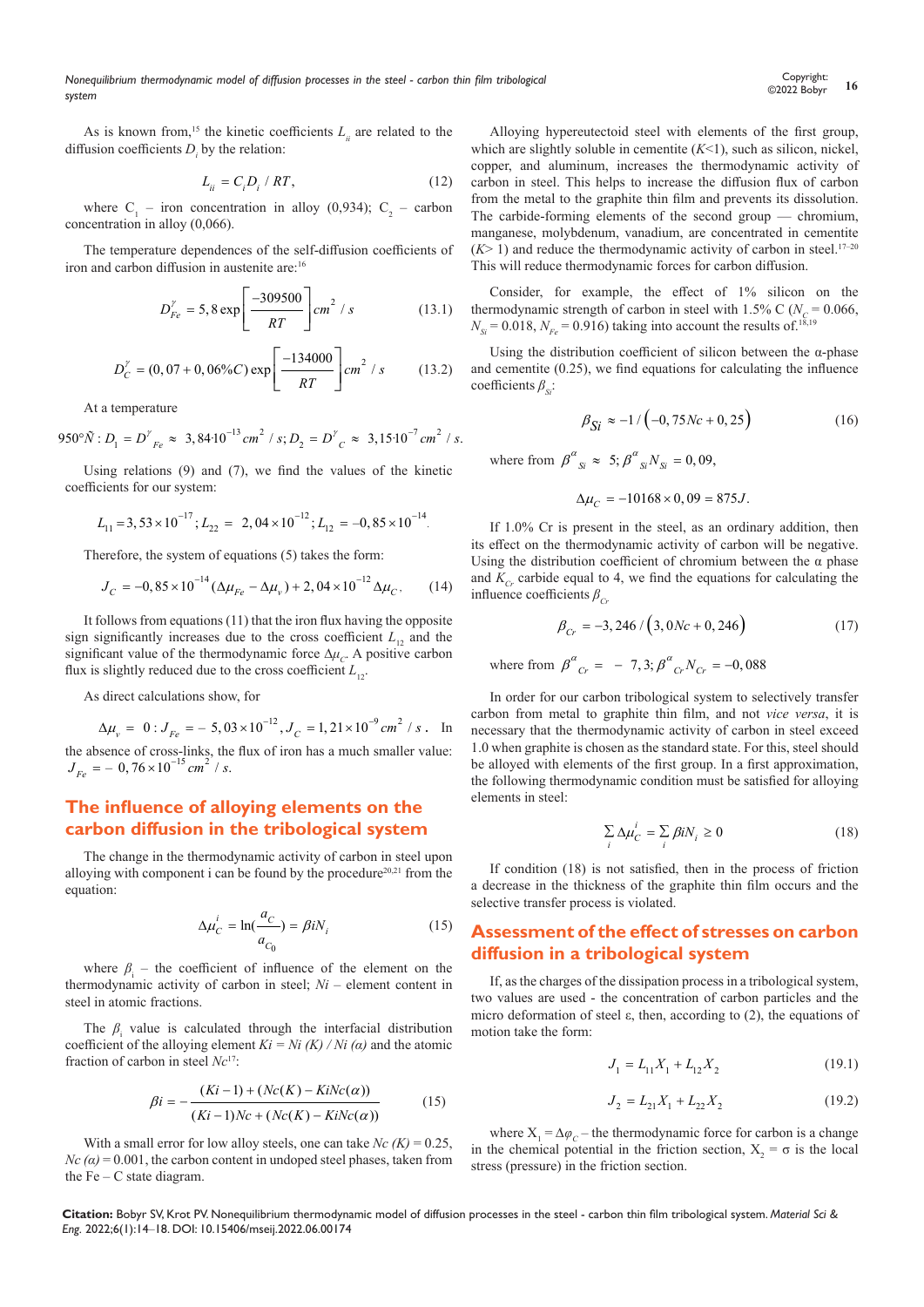The system of equations (19) describes the contribution of tensions and strains to carbon diffusion. However, in it we still do not know the coefficients of the equations associated with tensions. We find their values in the uniaxial tension approximation.

Then the coefficient  $L<sub>22</sub>$  characterizes the direct relationship:

$$
J_2 = d\varepsilon / dt = L_{22}\sigma.
$$
 (20)

where  $\varepsilon$  – steel deformation in the axis direction X.

Consider that with uniaxial compression $20$ 

$$
\sigma_{\alpha} = E\varepsilon, \tag{21}
$$

where  $E$  – modulus of steel resiliency ( $\sim$ 2,17·10<sup>5</sup> M $\pi$ a),

Then expression (20) can be transformed as follows:

$$
de/dt = L_{22}\sigma = L_{22}E\varepsilon = \frac{V}{L}\varepsilon, \qquad (22)
$$

where the following values are entered:  $v - i$  is the strain propagation velocity in steel  $({\sim}1000 \text{ m/s})^{20}$ ; *L* – is the characteristic distance over which micro deformation extends (the size of the protrusions deformed during friction). We assume that the size of the protrusions is of the order of the thickness of the graphite thin film  $($   $\sim$  100 nm).

From equation (22) we find that the coefficient  $L<sub>22</sub>$  is equal to:

$$
L_{22} = \frac{V}{LE}.\tag{23}
$$

The cross coefficients  $L_{12} = L_{21}$  for a nonequilibrium thermodynamic system are found with sufficient accuracy by the formulas proposed  $in<sup>21</sup>$ :

$$
L_{12} = \sqrt{L_{11} L_{22}} = \sqrt{\frac{D_C C_C}{RT}} \frac{\text{v}}{LE}
$$
 (24)

Thus, we have obtained simple differential equations for a tribological system that describe the effect of tension on carbon diffusion, derived from nonequilibrium thermodynamics. From the system of equations (19) it follows that the significant temperature and stress gradients arising during friction increase the diffusion rate of alloying elements and carbon. Moreover, as can be seen from Figure 1 and the system of equations (5), the diffusion fluxes of the alloying element can be directed towards the contact of the conjugated pair of carbon steel - carbon thin film.

In,<sup>2</sup> it was shown that for the implementation of selective transfer, the development of diffusion processes of alloying elements without the formation of excess phases is necessary. In our case, such alloying elements are elements of the first group that do not form compounds with carbon. Therefore, carbon steel should be alloyed mainly with elements of the first group, which increase the thermodynamic activity of carbon in steel and do not form other excess phases - silicon, nickel, copper, cobalt and phosphorus. Although aluminum increases the thermodynamic activity of carbon in steel, it can form solid oxide inclusions that contribute to abrasive wear of steel at the contact point. Therefore, the aluminum content in the steel should be limited.

## **Conclusion**

1. The expediency of applying the equations of nonequilibrium thermodynamics to the analysis of dissipative processes in the

composite tribological system of steel - graphite thin film is shown.

- 2. An example is given of calculating the values of thermodynamic forces and kinetic coefficients for diffusion fluxes in a simple tribological system carbon steel  $(1.5\% \text{ C})$  - graphite at 950 ° C.
- 3. It is shown how alloying elements affect the magnitude of diffusion fluxes in the tribological system of alloyed carbon steel - graphite. The necessary thermodynamic condition for the existence of selective transfer in this system is found.
- 4. Simple differential equations are obtained for the tribological system of carbon steel - graphite, which describe the effect of stresses on the diffusion of carbon, production based on nonequilibrium thermodynamics.
- 5. It is shown that the implementation of selective transfer requires the development of diffusion processes without the formation of excess phases; therefore, carbon steel should be alloyed mainly with elements of the first group that increase the thermodynamic activity of carbon in steel - silicon, nickel, copper, cobalt and phosphorus.

## **Acknowledgments**

None.

## **Conflicts of interest**

The author state that there is no conflict of interest.

#### **Funding**

None.

#### **References**

- 1. L S Czesnek. Mechanics and microphysics of abrasion of surfaces. *Moscow Mashinostroenie*.1979;263.
- 2. LM Ry`bakova, LI Kuksenova. Structure and wear resistance of metal. Moscow *Mashinostroenie*. 1982;212.
- 3. [Nakajima K, Isogai A. Structure change of a metal surface during the](https://zh.booksc.eu/book/2556119/2ffd9f)  break-in period. *Wear*[. 1968;11\(3\):223.](https://zh.booksc.eu/book/2556119/2ffd9f)
- 4. [I Prigozhin, Vvedenie v termodinamiku neobratimy`kh proczessov,](https://scholar.google.com/scholar_lookup?title=Introduction to the Thermodynamics of Irreversible Processes %5Bin Russian%5D&publication_year=1960&author=Prigozhin%2CI.)  *[Moskva IL](https://scholar.google.com/scholar_lookup?title=Introduction to the Thermodynamics of Irreversible Processes %5Bin Russian%5D&publication_year=1960&author=Prigozhin%2CI.)*. 1960.
- 5. [S de Groot, P Mazur. Neravnovesnaya termodinamika.](https://books.google.co.in/books?hl=en&lr=&id=mfFyG9jfaMYC&oi=fnd&pg=PP1&ots=ih_kwzBZmw&sig=Vb9AxXrg2Ar8A_oM2snUsq_kVPQ&redir_esc=y#v=onepage&q&f=false) *Moskva Mir*. 1964.
- 6. [L Onsager. Reciprocal Relations in Irreversible Processes](https://journals.aps.org/pr/abstract/10.1103/PhysRev.37.405)*. I Phys Rev*. [1931;37\(4\):405.](https://journals.aps.org/pr/abstract/10.1103/PhysRev.37.405)
- 7. AI Veynik. Termodinamika Minsk. *Vyisheyshaya shkola*. 1968.
- 8. AA Zhukov, RL Snezhnoj, Diffuzionny`e proczessy` v metallakh. *Kiev Naukova dumka*. 1966.
- 9. [V Vovk, G Schmitz, R Kirchheim. Nucleation of product phase in reactive](https://in.booksc.me/book/26365576/68f2ec)  diffusion of Al/Co. *Phys Rev*[. 2004;l69\(10\):104102.](https://in.booksc.me/book/26365576/68f2ec)
- 10. [AM Gusak, TV Zaporozhets, Yu O Lyashennko, et al. Diffusion Controlled](https://www.wiley.com/en-us/Diffusion+controlled+Solid+State+Reactions%3A+In+Alloys%2C+Thin+Films+and+Nanosystems-p-9783527641567)  Solid State Reactions: in Alloys. *[Thin Films And Nanosys-tems Berlin](https://www.wiley.com/en-us/Diffusion+controlled+Solid+State+Reactions%3A+In+Alloys%2C+Thin+Films+and+Nanosystems-p-9783527641567)  [Willey VC](https://www.wiley.com/en-us/Diffusion+controlled+Solid+State+Reactions%3A+In+Alloys%2C+Thin+Films+and+Nanosystems-p-9783527641567)*. 2010.
- 11. [D Bombac, I H. Katzarov, D L Pashov, et al. Theoretical evaluation of](https://www.tandfonline.com/doi/full/10.1080/02670836.2017.1310417)  [the role of crystal defects on local equilibrium and effective diffusivity](https://www.tandfonline.com/doi/full/10.1080/02670836.2017.1310417)  of hydrogen in iron*[. Journal Materials Science and Technology](https://www.tandfonline.com/doi/full/10.1080/02670836.2017.1310417)*. [2017;33\(13\)1505–1514.](https://www.tandfonline.com/doi/full/10.1080/02670836.2017.1310417)
- 12. [A Van der Ven, JC Thomas, B Puchala, et al. First-Principles Statistical](https://www.annualreviews.org/doi/abs/10.1146/annurev-matsci-070317-124443)  [Mechanics of Multicomponent Crystals.](https://www.annualreviews.org/doi/abs/10.1146/annurev-matsci-070317-124443) *Annual Review of Materials Research*[. 2018;48:27–55.](https://www.annualreviews.org/doi/abs/10.1146/annurev-matsci-070317-124443)

**Citation:** Bobyr SV, Krot PV. Nonequilibrium thermodynamic model of diffusion processes in the steel - carbon thin film tribological system. *Material Sci & Eng.* 2022;6(1):14‒18. DOI: [10.15406/mseij.2022.06.00174](https://doi.org/10.15406/mseij.2022.06.00174)